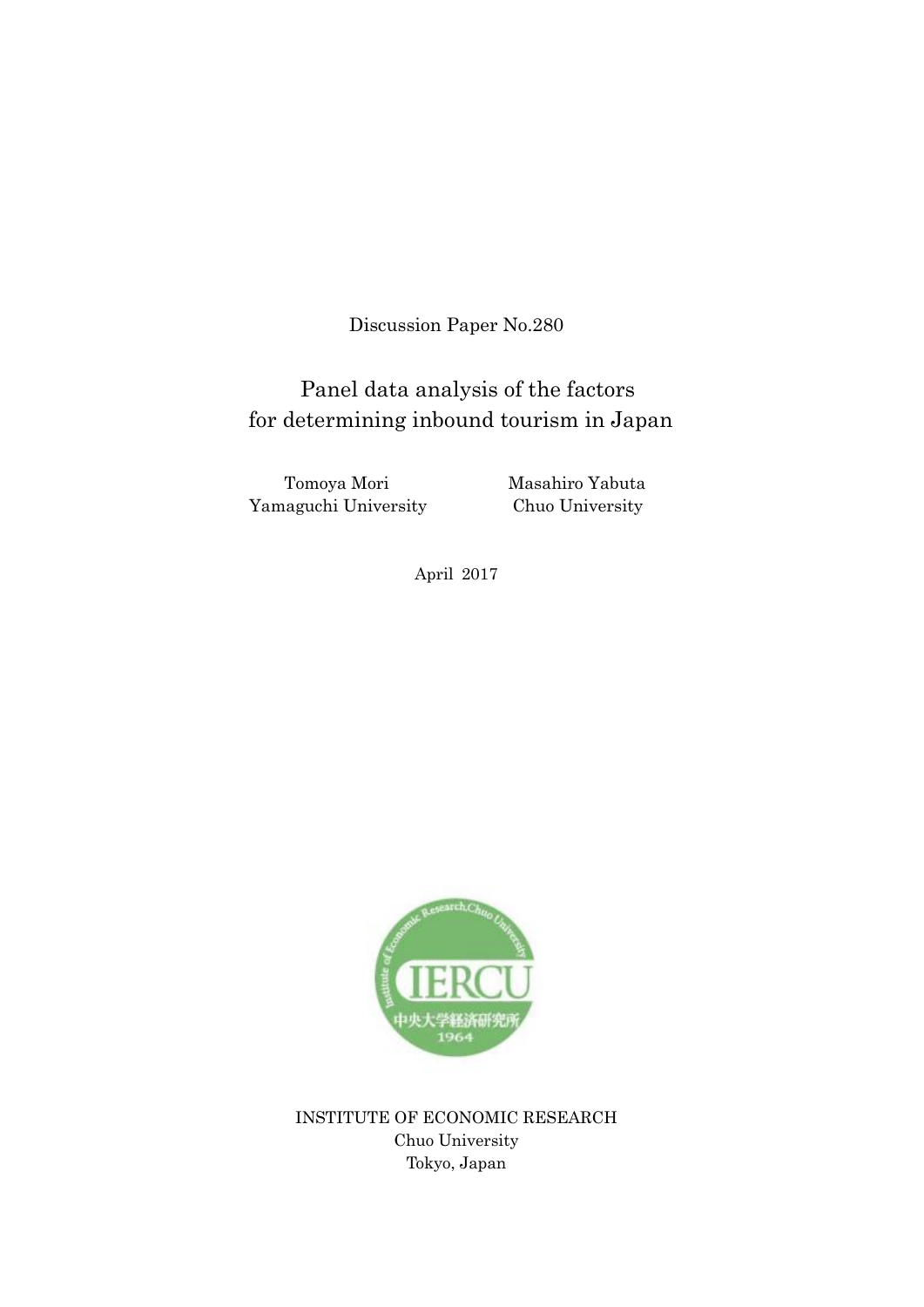## **Panel data analysis of the factors for determining inbound tourism in Japan**[∗](#page-1-0)

**Tomoya Mori[§](#page-1-1),Masahiro Yabuta[§§](#page-1-2)**

## **Abstract**

The demand for inbound tourism in Japan has been increasing since 2013. In 2015, the number of inbound tourists reached approximately 20 million. The Japanese government is making various efforts to increase the number of foreign visitors and has set a target of approximately 40 million inbound tourists to be reached by 2020. The aim of this paper is to demonstrate empirically the demand for inbound tourism in Japan by using the gravity model with panel data. According to demand theory, the income factor, as well as the relative prices in origin countries, influence the demand for inbound tourism. Focusing on a visa-permission tourism policy, the paper clarifies that not only income and relative price effects but also travel policy will have a significant effect on increasing inbound tourism in Japan.

*Keywords*: inbound tourism, demand theory, visa-permission policy, panel data, gravity model.

*JEL Classification Code*: z32, z38

1

<span id="page-1-0"></span><sup>∗</sup> The authors highly appreciate the financial supports from the MEXT-support Program for the Strategic Foundation at Private Universities 2013-2017, Joint Research Grant of Chuo University, and the Grants-in-Aids for Scientific Research(C) (No.17K02127, 2017-2019).

<span id="page-1-1"></span><sup>§</sup> Lecturer, Faculty of Education, Yamaguchi University,1677-1,Yoshida,Yamaguchi, 753-8513, moritomo@yamaguchi-u.ac.jp

<span id="page-1-2"></span><sup>§§</sup>Professor,Faculty of Economics, Chuo University, 742-1,Higashinakano, Hachioji, Tokyo,192-0393, yabuta@tamacc.chuo-u.ac.jp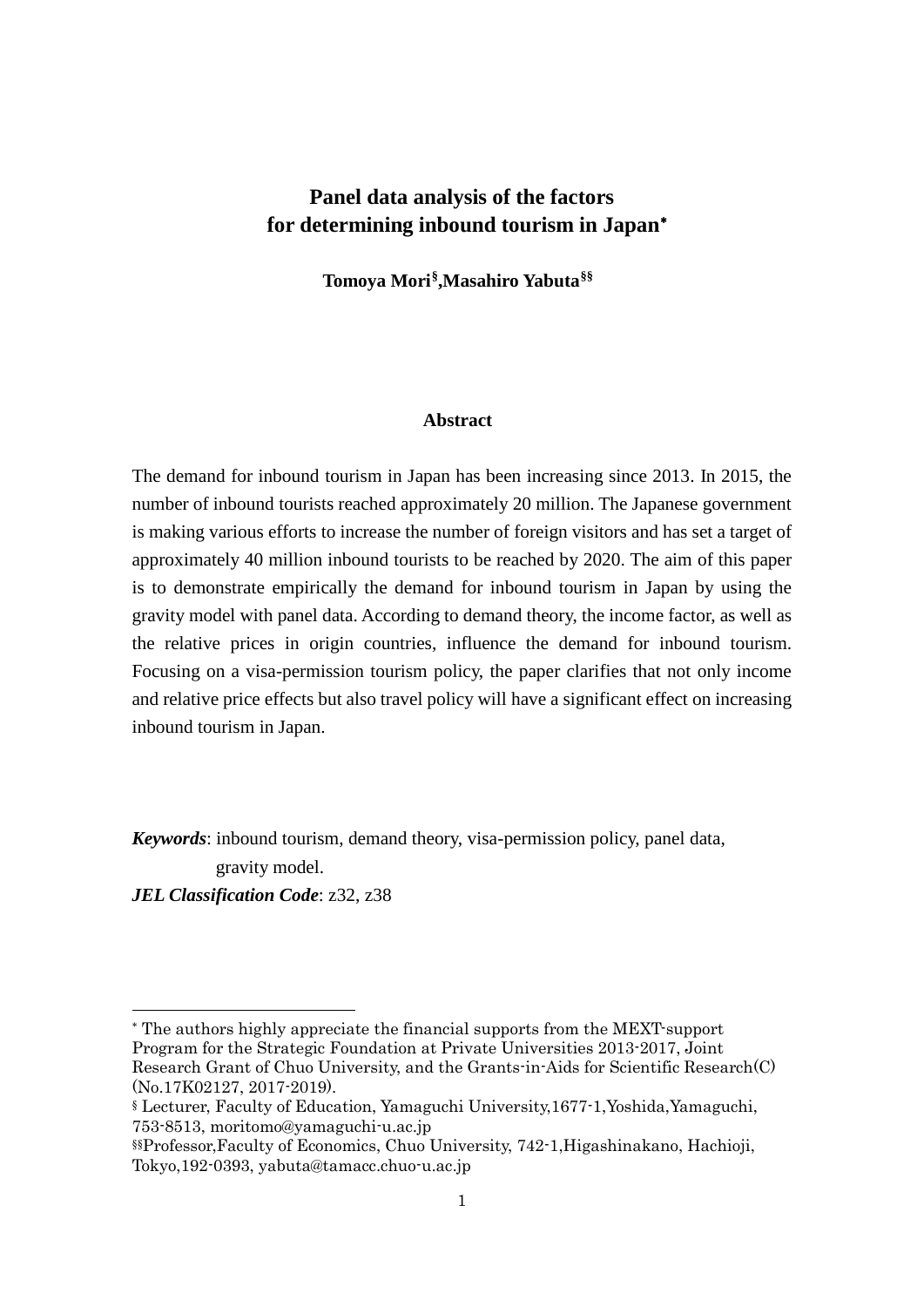## **1. Introduction**

## **1-1. Research Background**

The number of inbound tourists in Japan has been increasing since 2013, despite the "Great East Japan Earthquake" of 2011, while the domestic tourism market in Japan has not noticeably expanded. According to the Japan National Tourism Organization (JNTO), the number of inbound tourists reached approximately 20 million in 2015 and exceeded the number of outbound tourists for the first time in 45 years. In this regard, the Japanese government has introduced several policies to promote inbound tourism. For example, the Japanese government's Cabinet indicated that the demand for inbound tourism was one of the challenges in the "Basic Policy about Economic and Fiscal Management and Structural Reform 2002" and established the headquarters of the "Visit Japan Campaign" in 2003. The Japanese government has set a target of 40 million inbound tourists to be reached by 2020.

The aim of this paper is to understand the demand trends for inbound tourism and demonstrate empirically the factors that influence demand. It is expected that the number of inbound tourists will continuously increase as part of the tourism strategy set by the government in the "Tourism-based Country Promotion Basic Act" enforced in 2007. In this context, it is important to clarify the factors that influence inbound tourism in Japan in order to consider the future of Japan as a tourism-based country.

According to the Japan Tourism Agency (2016), "an inbound international visitor refers to foreign travelers entering Japan. This group consists of foreign nationals legally entering Japan minus foreign nationals who are residents of Japan (both [of which are] according to the nationality-based statistics [issued] by the Ministry of Justice), plus those in transit."[1](#page-2-0) The visitors based on this definition include those who visit for purposes other than simply travel, such as business, cultural and artistic activities, and visits to relatives. In order to focus only on the trend of traveling to Japan, this paper considers just international visitors in accordance with the nationalitybased statistics of the Ministry of Justice in terms of the definition of an "inbound" tourist.

Figure 1 shows that the number of inbound tourists decreased in 2011, the year of the Great East Japanese Earthquake; however, the number has been increasing since 2013. Prior studies indicate that this growth is related to the quantitative and qualitative monetary easing by Japan's central bank. As can be seen in Figure 2, the exchange rate of the Japanese currency, the yen, against the U.S. dollar has continued to be weak since

http://www.mlit.go.jp/kankocho/en/siryou/toukei/in\_out.html (accessed June 16, 2016).

<span id="page-2-0"></span><sup>&</sup>lt;sup>1</sup> Refers to HP in the Japan Travel Agency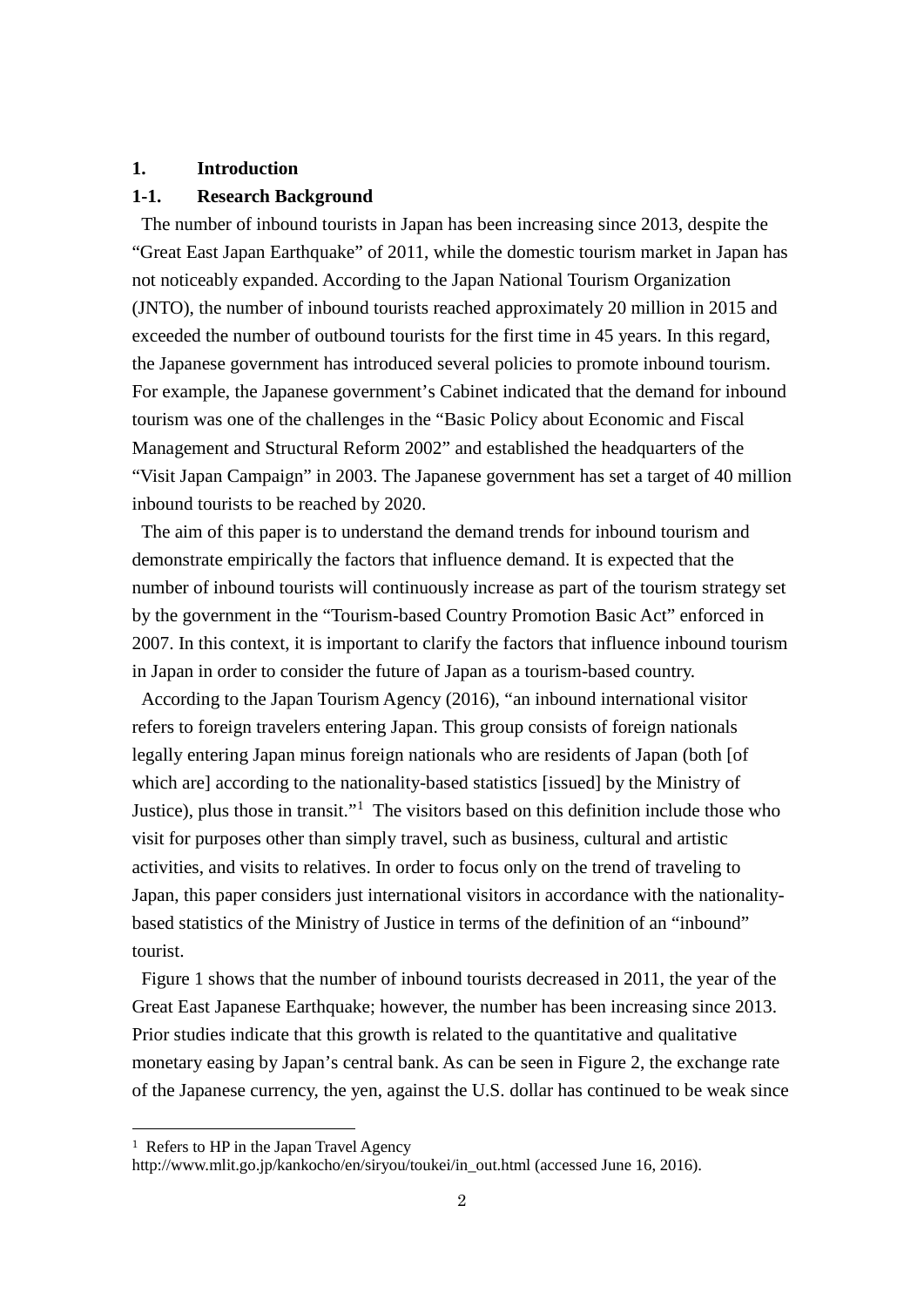2013. Such currency depreciation makes the cost of travel cheaper in the destination country and thus encourages an increase in inbound tourism.



Figure 1: The numbers of inbound tourists

Source: Author's own construction based on the statistical data of the Ministry of Justice



Figure 2: The exchange rate of the yen against the U.S. dollar

Source: Author's own construction based on the statistical data of the World Bank

Based on demand theory, tourism economics focus on the elements of price and income as factors that promote demand. Additionally, economic growth in source and destination countries is considered an income factor that promotes demand.

Further, tourism policy can encourage inbound tourism to increase. Such policy includes various strategies. This study adopts visa permission as the variable of tourism policy. Visa permission has various kinds of deregulation (the easing of a primary visa, a multiple-entry visa, and a visa waiver). This study considers a visa waiver as visa permission. However, from 2015 we also include the part-easing of a visa restriction regarding China as visa permission because China has a market share of Japanese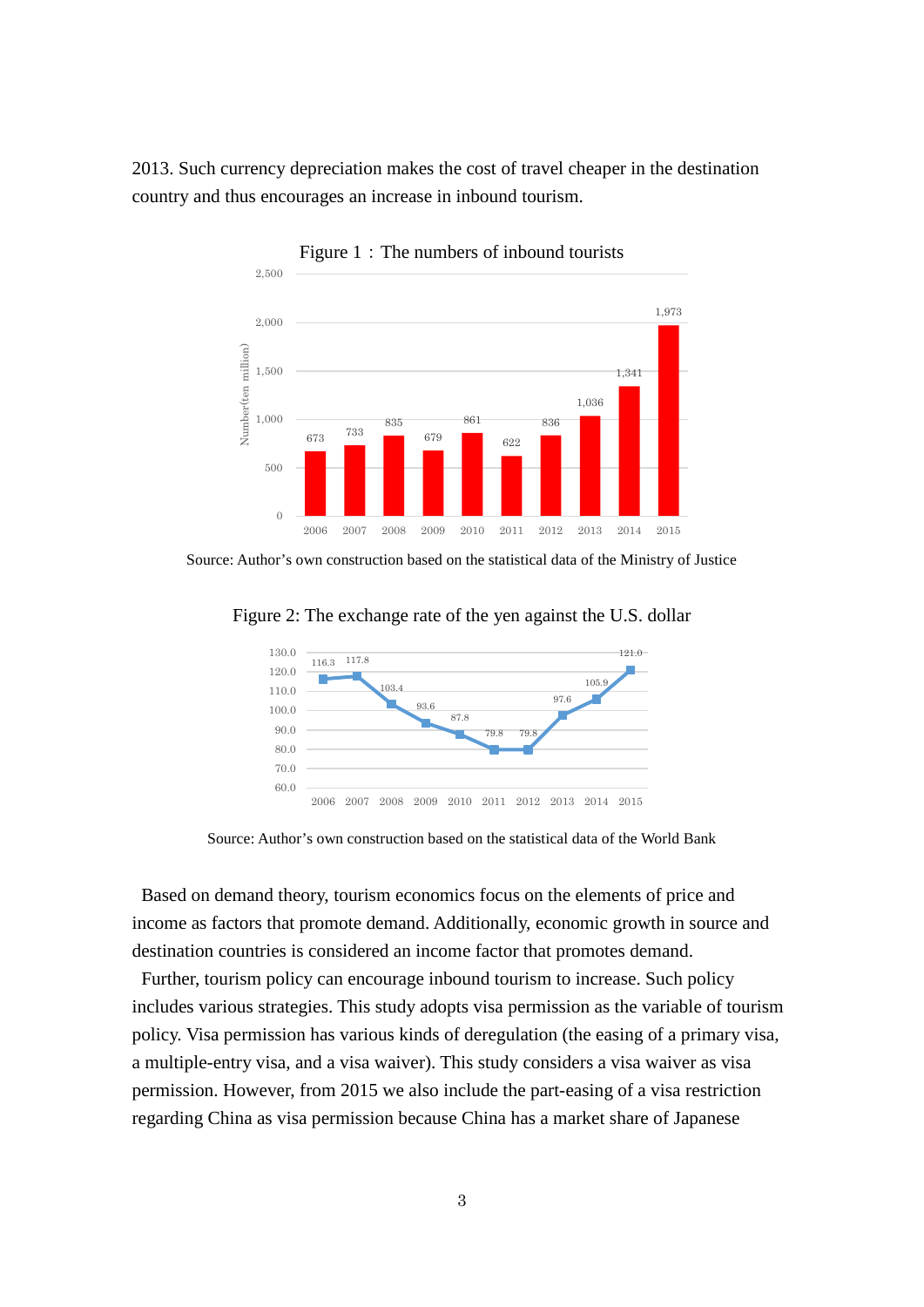inbound tourism. [2](#page-4-0)

#### **1-2. Literature Review**

The Mizuho Research Institute Ltd. (2016) empirically analyzes the demand for inbound tourism based on an econometric methodology. This work attempts to analyze 15 countries (South Korea, China, Taiwan, Hong Kong, Thailand, Singapore, Malaysia, Indonesia, the Philippines, the United Kingdom, France, Germany, the United States, Canada, and Australia) using time-series data from the first quarter of 1995 to the fourth quarter of 2015. The result of this study has shown that the trend of a low yen against the U.S. dollar increases inbound tourism in newly industrialized countries (NICs). Moreover, with regard to Southeast Asia, economic growth is a factor of inbound tourism in Japan. Additionally, inbound tourism from China is not a strong response to the exchange rate; instead, the income factor significantly influences demand. Further, this study has concluded that visa permission has a positive effect on inbound tourism.

However, the Mizuho Research Institute Ltd. (2016) cannot consider the total of inbound tourism in Japan because of the nature of the time-series data analysis. In order to achieve a comprehensive analysis, we need to analyze panel data in which crosssectional data is added to time-series data.

One typical methodology that is used to analyze international tourism with panel data is the gravity model. According to Morley, Rossello, and Santana-Gallego (2014), the gravity model assumes that "bilateral flows between two countries are directly proportional to the countries' economic masses and inversely proportional to the distance between them." Empirical studies using the gravity model adopt real gross domestic product (GDP) or real GDP per capita as the countries' economic masses. The distance between two countries is regarded as a kind of travel cost. In addition, expenditure at the destination is an important factor for determining the demand for inbound tourism. Normally, in the gravity model, *expenditure* is calculated with the exchange rate and the relative ratio of prices between a destination country and an origin country. The other variables are *population* and *specific events* such as festivals, disasters, and political disturbances.

Based on the foregoing, this study attempts to estimate demand for inbound tourism

<span id="page-4-0"></span> <sup>2</sup> The Japanese government has eased the range of multiple-entry visas since 2015 as follows: (1) multiple-entry visas for short-term business purposes and for cultural and intellectual figures; (2) multiple-entry visas for individual tourists visiting Okinawa or one of three prefectures in Tohoku; and (3) multiple-entry visas for individuals with substantially high incomes (refers to HP in the Japanese Ministry of Foreign Affairs: http://www.mofa.go.jp/press/release/press4e\_000576.html (accessed March 30, 2017)).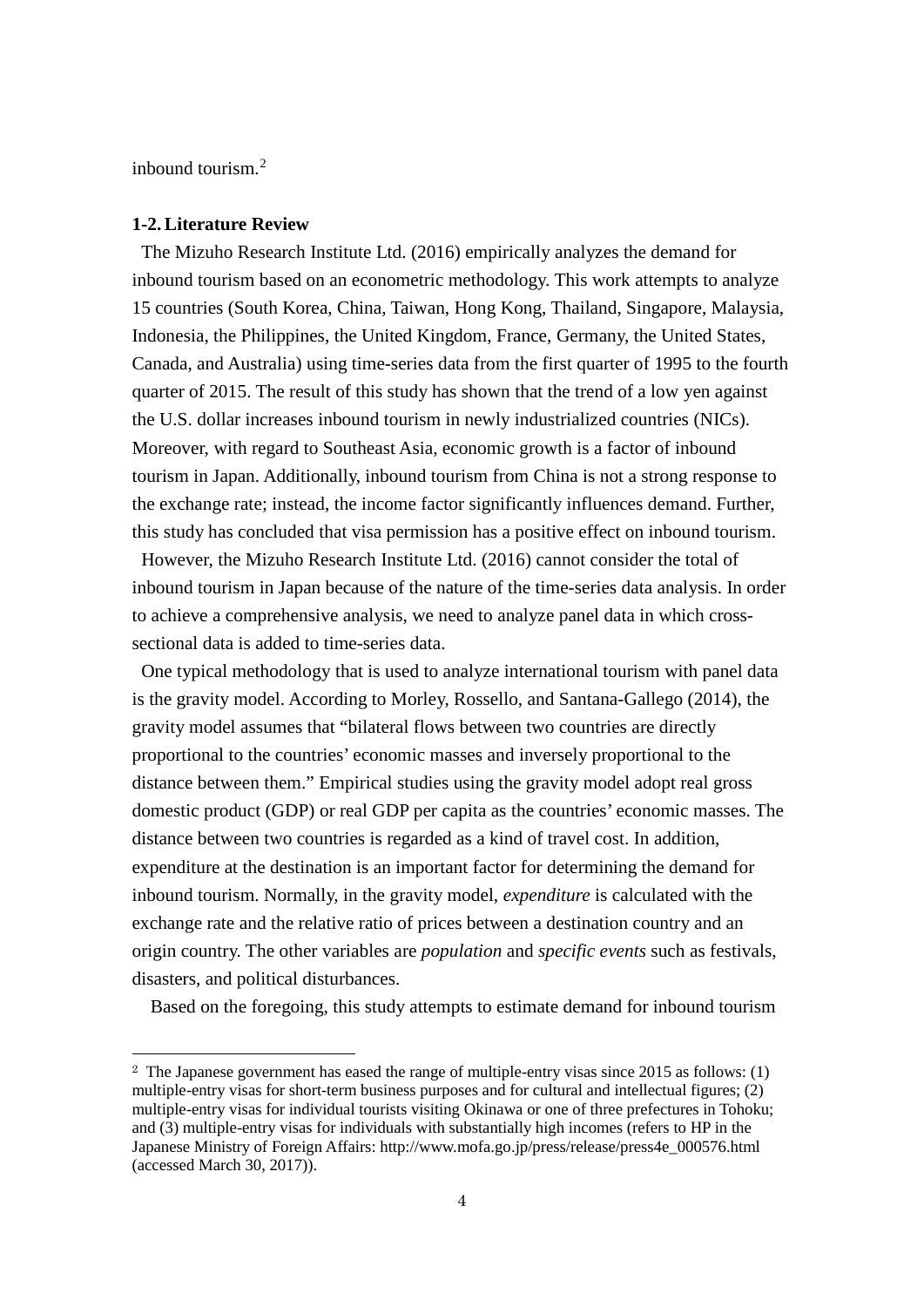in Japan using the gravity model with panel data. We use *visa permission* as the policy variable together with *price* and *income*.

## **2. Methods and Data**

This research estimates an expression of a linear logarithmic model (1) based on the prior section.

(1) 
$$
Tour_{it} = \beta_0 + \beta_1 \ln Y_{it} + \beta_2 \ln Y_{jt} + \beta_3 \ln RP_{it} + \beta_4 \ln Pop_{it} + \beta_5 \ln Pop_{jt} + \beta_6 (Visa-permission country_i \times AFTER_t) + \beta_7 Visa_i + \beta_8 AFTER_t + \beta_7 yr_t + \mu_i + \varepsilon_{it}
$$

In the above model, the subscript  $i$  is the origin country and  $j$  is the destination (Japan). Tour<sub>it</sub> is the number of tourists and refers to the variable of *tourism demand*.  $Y_{it}$  and  $Y_{it}$  respectively are the income factors in the origin country and in the destination country. This paper adopts *real GDP per capita* as the proxy variable. Income factors in both countries have positive effects on tourism demand.  $RP_{it}$  is the relative price, which means expenditure in the destination country relative to expenditure in the origin country. Relative price is represented as follows (2).

$$
(2) \ \ RP_{it} = \frac{\binom{CPI_i}{EX_i}}{\binom{CPI_j}{EX_j}} = \binom{CPI_i}{CPI_j} / \binom{EX_i}{EX_j}
$$

 $CPI_i$  and  $CPI_j$  respectively are the consumer price indexes in the origin country, i, and the destination country (Japan).  $EX_i$  and  $EX_j$  respectively are the exchange rates of the domestic currencies in  $i$  and  $j$  in terms of the U.S. dollar. The relative price has a negative influence on inbound tourism demand.  $Pop_{it}$  and  $Pop_{it}$  each represent the populations in *i* and *j*. Culiuc (2014) concludes that the populations in the origin and the destination countries have a negative effect on inbound tourism demand. However, some research finds that population encourages an increase in the number of international tourists (e.g., Hanafiash and Harun 2010; Massidda and Etzo 2012; and so on).

Visa-permission coutry<sub>i</sub> is the dummy variable, which is 1 if visa restrictions are eased and 0 otherwise.  $AFTER_t$  is the time dummy variable, which is 1 after visa restrictions are eased and 0 before they are eased. The cross term Visa-permission coutry<sub>i</sub>  $\times$  AFTER<sub>t</sub> is the difference between a country that eases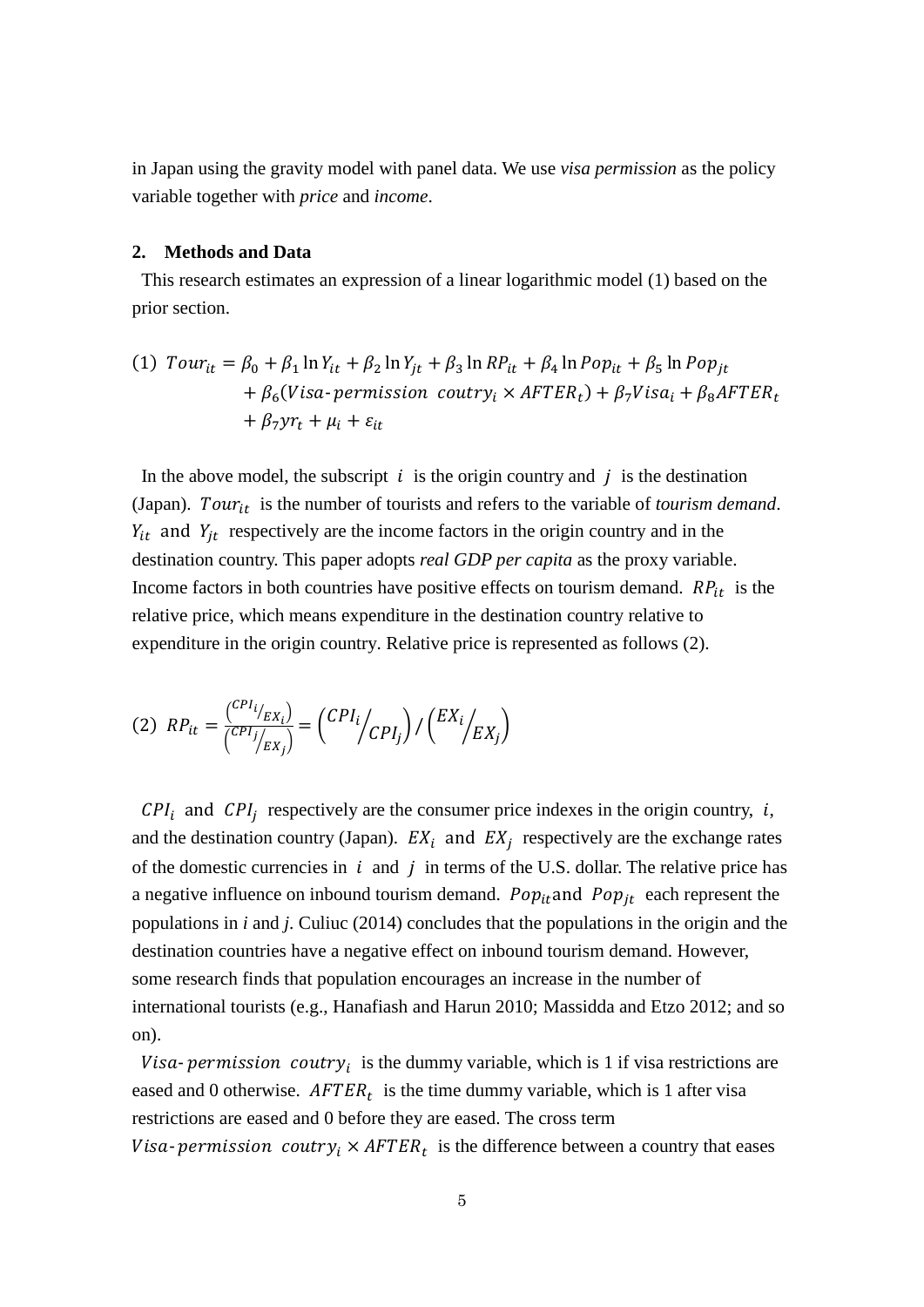visa restrictions and countries that do not ease visa restrictions after a year of visa permission. Thus, the coefficient  $\beta_4$  refers to the effect of visa permission.  $\mu_i$  refers to a specific fixed country and the time-invariant effect, such as the distance between two countries. This investigation attempts to remove  $\mu_i$  using a fixed-effect model.  $\gamma r_t$  is the time dummy that indicates political disturbance or disaster. This estimation uses the time dummy to represent the Great East Japan Earthquake.  $\varepsilon_{it}$  is the error term.

This paper sets a target for 190 countries as the cross-sectional data (see Table 1) and the 10 years from 2006 to 2015 as the time-series data. Table 2 shows the source of the data, and Table 3 presents the basic statistics. We try to estimate the inbound demand model using unbalance panel data because parts of the data are missing. Table 4 shows the visa-permission schedule in Japan since 2006. The Japanese government has eased visa restrictions for Indonesia since December 2014; thus, this paper assumes that visa restrictions for Indonesia eased in 2015.

#### Table 1: A list of countries' cross-sectional data

#### Asia (39 countries)

Afghanistan, Bahrain, Bangladesh, Bhutan, Brunei Darussalam, Cambodia, China, Cyprus, Hong Kong, India, Indonesia, Iran, Iraq, Islamic Rep., Israel, Jordan, Korea, Rep. Kuwait, Lao PDR, Lebanon, Malaysia, Maldives, Mongolia, Myanmar, Nepal, Oman, Pakistan, Philippines, Qatar, Saudi Arabia, Singapore, Sri Lanka, Syrian Arab Republic, Taiwan, Thailand, Timor-Leste, Turkey, United Arab Emirates, Vietnam, Yemen Rep.

#### Europe (50 countries)

Albania, Andorra, Armenia, Austria, Azerbaijan, Belarus, Belgium, Bosnia and Herzegovina, Bulgaria, Croatia, Czech Republic, Denmark, Estonia, Finland, France, Georgia, Germany, Greece, Hungary, Iceland, Ireland, Italy, Kazakhstan, Kosovo, Kyrgyz Republic, Latvia, Liechtenstein, Lithuania, Luxembourg, Macedonia FYR, Malta, Moldova, Monaco, Netherlands, Norway, Poland, Portugal, Romania, Russian Federation, San Marino, Slovak Republic, Slovenia, Spain, Sweden, Switzerland, Tajikistan, Turkmenistan, United Kingdom, Ukraine, Uzbekistan

## Africa (53 countries)

Algeria, Angola, Arab Rep., Benin, Botswana, Burkina Faso, Burundi, Cabo Verde, Cameroon, Central African Republic, Chad, Comoros, Congo Dem. Rep., Congo Rep., Côte d'Ivoire, Djibouti, Egypt, Ethiopia, Equatorial Guinea, Eritrea, Gabon, Gambia, Ghana, Guinea, Guinea-Bissau, Kenya, Lesotho, Liberia, Libya, Madagascar, Malawi, Mali, Mauritania, Mauritius, Morocco, Mozambique, Namibia, Niger, Nigeria, Rwanda, Sao Tome and Principe, Senegal, Seychelles, Sierra Leone, South Africa, South Sudan, Sudan, Swaziland, Tanzania, Togo, Tunisia, Uganda, Zambia, Zimbabwe

North America (22 countries)

Antigua and Barbuda, Bahamas, Barbados, Belize, Canada, Costa Rica, Dominica, Dominican Republic, El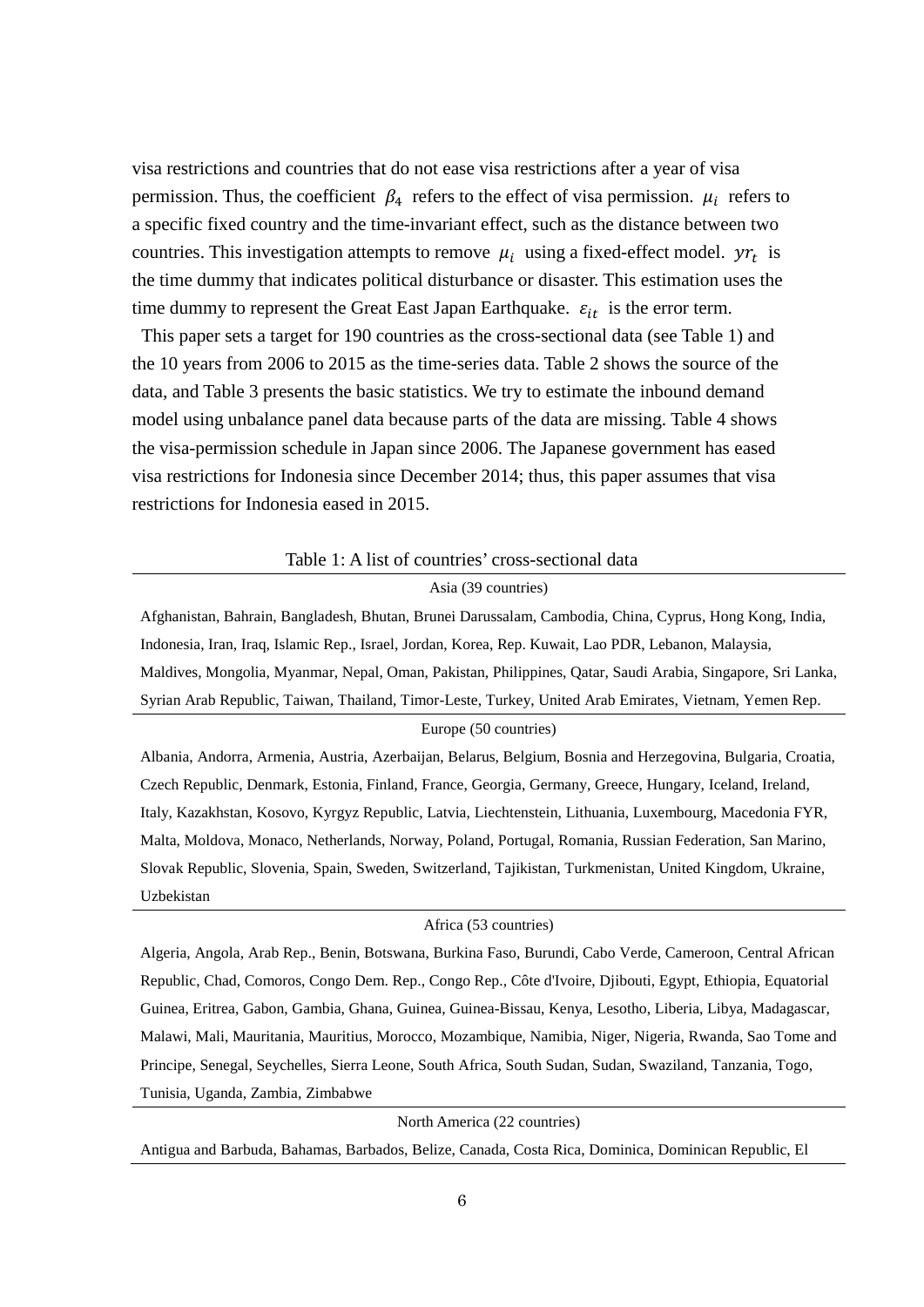Salvador, Grenada, Guatemala, Haiti, Honduras, Jamaica, Mexico, Nicaragua, Panama, St. Kitts and Nevis, St. Lucia, St. Vincent and the Grenadines, Trinidad and Tobago, United States

South America (12 countries)

Argentina, Bolivia, Brazil, Chile, Colombia, Ecuador, Guyana, Paraguay, Peru, Suriname, Uruguay, Venezuela

Oceania (14 countries)

Australia, Fiji, Kiribati, Marshall Islands, Micronesia Fed. Sts., Nauru, New Zealand, Palau, Papua New Guinea, Samoa, Solomon Islands, Tonga, Tuvalu, Vanuatu

|             |                             | Source                         |                            |  |
|-------------|-----------------------------|--------------------------------|----------------------------|--|
| The         | Inbound demand              | The number of inbound tourists | The<br>nationality-based   |  |
| dependence  | $(Tour_{it})$               |                                | statistics of the Ministry |  |
| variable    |                             |                                | of Justice                 |  |
| The         |                             | Real GDP per capita            | Database of the World      |  |
| explanatory | $(Y_{it})$<br><i>Income</i> |                                | <b>Bank</b> iii            |  |
| variable    | Price<br>$(RP_{it})$        | Relative price                 |                            |  |
|             | <i>Others</i><br>$(X_{it})$ | The population $(P_{it})$      |                            |  |
|             |                             | Time dummy $2011$ ( $Y2011$ )  |                            |  |

Table 2: Information about each variable

Table 3: Basic statistics

|                | Frequency | Min.           | Max.          | Average         | S.E.            |
|----------------|-----------|----------------|---------------|-----------------|-----------------|
| $Tour_{it}$    | 1,862     | 1              | 3,367,616     | 34,724.637      | 214,608.8272    |
| $Y_{it}$       | 1,807     | 208.650        | 145,221.192   | 12746.806       | 433.608         |
| $Y_{jt}$       | 1,899     | 41,010.788     | 44,656.832    | 43,407          | 1,006.847       |
| $Pop_{it}$     | 1,886     | 9,732          | 1,371,220,000 | 35810453.661    | 136,601,189.534 |
| $Pop_{jt}$     | 1.900     | 219,956        | 128,070,000   | 127,617,090.087 | 2,950,407.149   |
| $RP_{ijt}$     | 1.709     | 0.479          | 7.452         | 1.033           | 0.271           |
| $After_{2013}$ | 1.900     | $\overline{0}$ | 1             | 0.300           | 0.458           |
| $After_{2015}$ | 1.900     | $\overline{0}$ | 1             | 0.100           | 0,300           |
| $yr_{2011}$    | 1,900     | $\overline{0}$ |               | 0.100           | 0.300           |

Table 4: The list of visa permissions

| Year |
|------|
|------|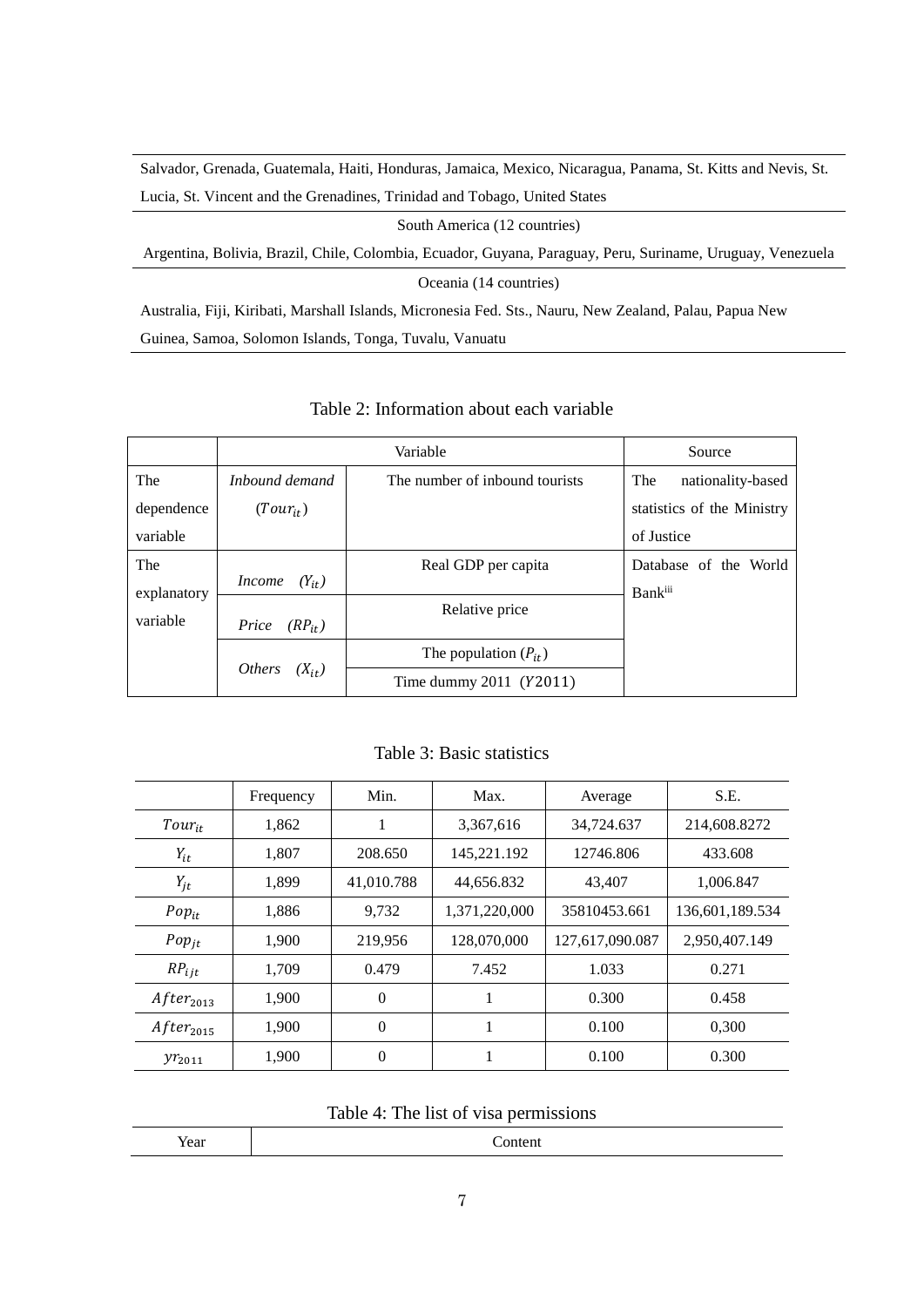| Sep. 2013 | Visa permission for Thailand and Malaysia                    |
|-----------|--------------------------------------------------------------|
| Dec. 2014 | Visa permission for Indonesia under a preregistration system |
| Jan. 2015 | Part easing of the visa restriction in China                 |

## **3. Results and Analysis**

Table 5 shows the results of the estimation. The results of the Wu–Hausman test statistically support the use of the fixed-effect model and not a random-effect model. Thus, we can remove the effect from the fixed-effect term. According to the estimation results, it is statistically significant in all models that the income in the origin countries has a positive effect on inbound tourism demand. However, the income in Japan does not significantly influence such demand. Although real GDP per capita in Japan has not increased significantly in recent times, the demand for inbound tourism has tended to increase. Thus, income in Japan is not statistically correlated with inbound tourism demand.

|                                | Model 1              | Model 2             | Model 3              | Model 4              |
|--------------------------------|----------------------|---------------------|----------------------|----------------------|
| $\mathcal{C}_{0}$              | $-28.294***$ (9.372) | $-22.933**$ (9.485) | $-28.147***$ (9.368) | $-22.956**$ (9.478)  |
| $Y_{it}$                       | $0.747***(0.268)$    | $0.656***(0.234)$   | $0.749***(0.268)$    | $0.655***(0.234)$    |
| $Y_{jt}$                       | 0.792(0.743)         | 0.528(0.753)        | 0.796(0.743)         | 0.527(0.756)         |
| $Pop_{it}$                     | $1.371***(0.391)$    | $1.241***(0.381)$   | $1.359***(0.396)$    | $1.243***(0.385)$    |
| $Pop_{jt}$                     | $-0.153***(0.006)$   | $-0.149***(0.006)$  | $-0.061***(0.006)$   | $-0.149***(0.006)$   |
| $RP_{ijt}$                     | $-0.053***(0.020)$   | $-0.040**$ (0.016)  | $-0.061***(0.023)$   | $-0.038***$ (0.016)s |
| $RP_{ijt} \times ASIA$         |                      | $-1.119***$ (0.248) |                      | $-1.121***(0.249)$   |
| $RP_{ijt} \times Europe$       |                      |                     | 0.037(0.047)         | $-0.008(0.047)$      |
| Thailand                       | $0.916***(0.045)$    | $0.708***(0.067)$   | $0.913***(0.046)$    | $0.708***(0.067)$    |
| $\times$ After <sub>2013</sub> |                      |                     |                      |                      |
| Malasyia                       | $0.491***(0.046)$    | $0.354***(0.055)$   | $0.490***(0.046)$    | $0.354***(0.055)$    |
| $\times$ After <sub>2013</sub> |                      |                     |                      |                      |
| Indonesia                      | $0.424***(0.057)$    | $0.328***(0.058)$   | $0.423***(0.057)$    | $0.328***(0.058)$    |
| $\times$ After <sub>2015</sub> |                      |                     |                      |                      |
| China                          | $0.744***(0.058)$    | $0.417***(0.098)$   | $0.741***(0.059)$    | $0.417***(0.098)$    |
| $\times$ After <sub>2015</sub> |                      |                     |                      |                      |
| $After_{2013}$                 | $0.270***(0.037)$    | $0.246***(0.038)$   | $0.271$ *** (0.038)  | $0.246***(0.038)$    |

Table 5: The panel analysis results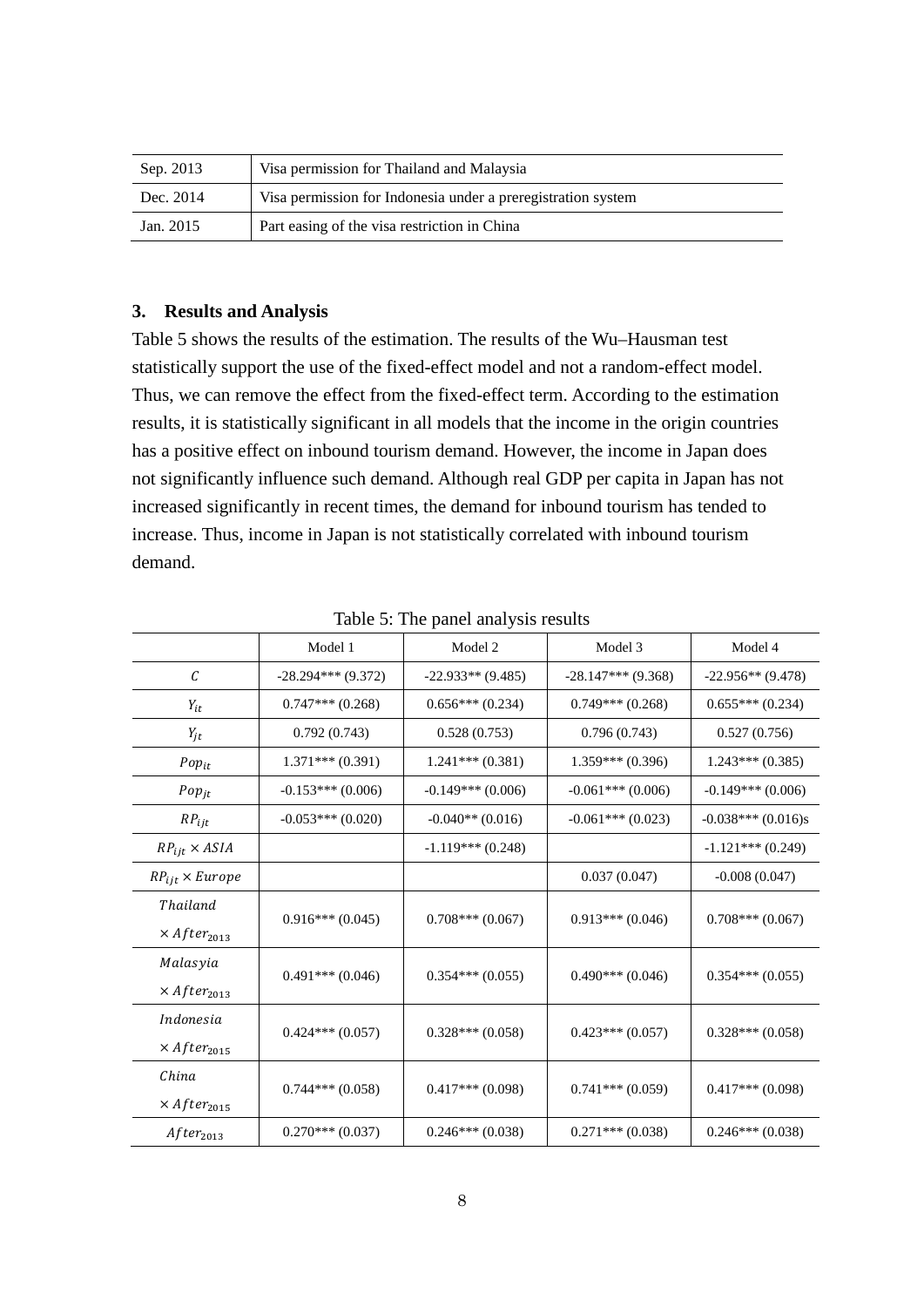| $After_{2015}$ | $0.344***(0.039)$  | $0.318***(0.039)$  | $0.343***(0.039)$  | $0.318***(0.039)$  |
|----------------|--------------------|--------------------|--------------------|--------------------|
| $yr_{2011}$    | $-0.480***(0.039)$ | $-0.463***(0.038)$ | $-0.480***(0.039)$ | $-0.463***(0.038)$ |
| Obs.           | 1.594              | 1.594              | 1.594              | 1.594              |
| Modified $R^2$ | 0.985              | 0.985              | 0.985              | 0.985              |

Notes: \*\* denotes significance at 5%. \*\*\* denotes significance at 1%.

The numbers in parentheses are robust standard errors.

The population in an origin country positively influences inbound tourism demand. The interpretation of this result is that there is a positive coefficient because population growth increases the potential number of tourists coming to Japan. However, the population in a destination country has a negative effect on inbound tourism. In the case of Japan, this is because the Japanese government and travel companies have placed resources in the inbound tourism market at the expense of international tourism demand because demand in the domestic tourism market has been sluggish.

The results show that the coefficient of relative price is negative but low. Thus, relative price does not greatly affect inbound tourism demand. However, the cross term with the Asian countries' dummy and relative price demonstrates that the influence of this cross term is greater compared with other countries. However, the cross term with the European countries' dummy and relative price is not statistically significant. This means that no difference exists between European countries and other countries regarding relative price.

The coefficients of Thailand  $\times$  After<sub>2013</sub>, Malasyia  $\times$  After<sub>2013</sub>, Indonesia  $\times$ After<sub>2014</sub> and China  $\times$  After<sub>2015</sub> are statistically significant and positive. This finding suggests that the number of inbound tourists is increasing to a greater extent in those countries for which visa permission has been eased compared with those countries for which visa permission has not been eased. Further, the result of the Great East Japan Earthquake demonstrates that inbound tourism demand decreased by 46.3%–48.0% compared with other years.

## **4. Conclusion**

This study analyzes inbound tourism demand in Japan using the gravity model with panel data (annual data from 2006 to 2015 for 190 countries). This study's estimation clarifies that inbound tourism demand is statistically related to the factors of income, price, and tourism policy.

The results indicate that income growth in origin countries increases inbound tourism demand in Japan. Moreover, the effect of the *relative price* variable on such demand is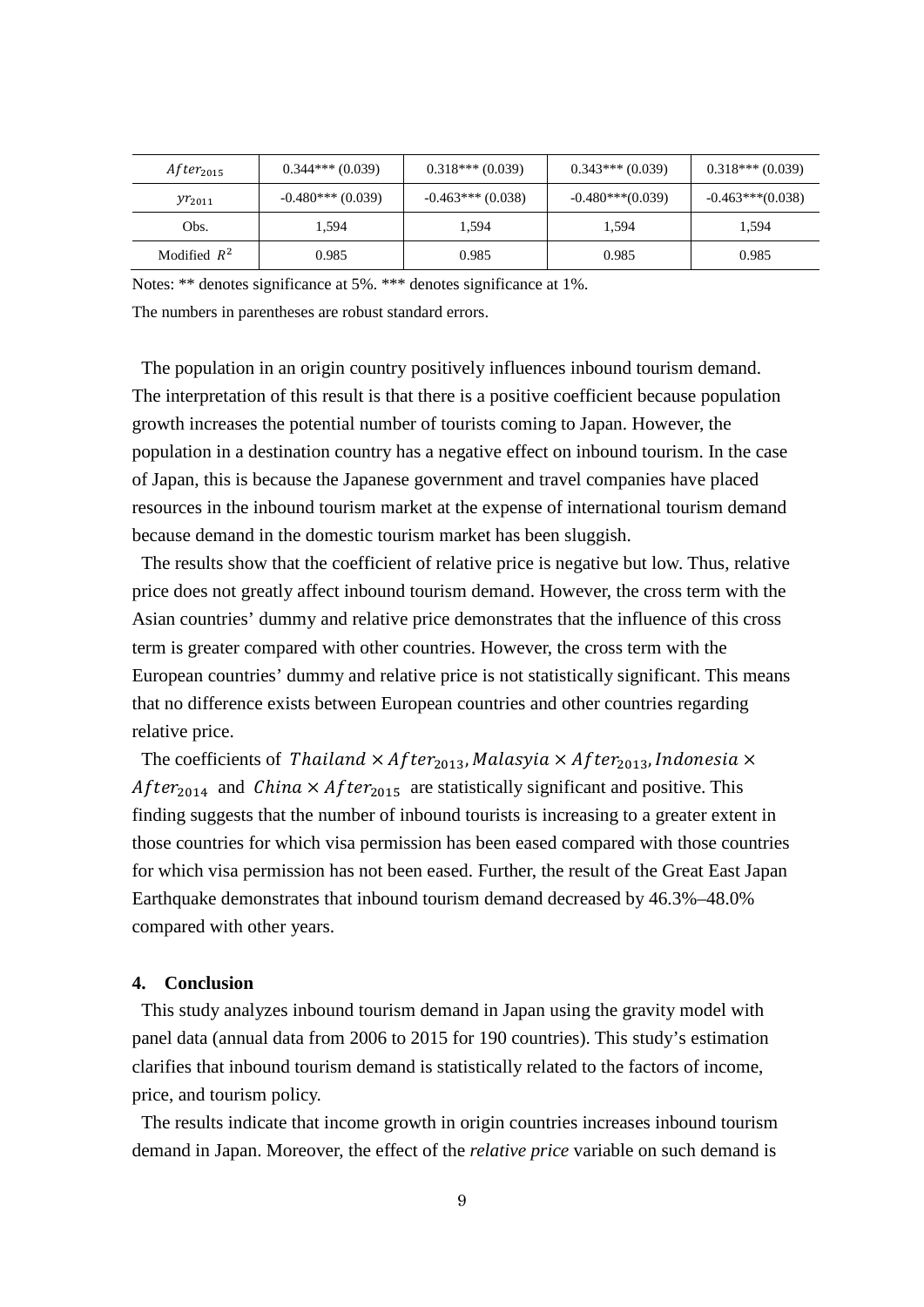statistically significant, although the coefficient is low. However, a difference exists between Asian countries and others.

The trend of a low yen and high U.S. dollar following the quantitative and qualitative monetary policy in Japan positively influences the value of the relative price. Further, the relative price may experience unstable changes because of trends in the global economy. If the exchange rate of the yen against the U.S. dollar is high, inbound demand may decrease. In order to achieve the goal of 40 million inbound tourists by 2020, the Japanese government must keep the exchange rate stable.

Further, this research demonstrates that tourists from Thailand, Malaysia, Indonesia, and China are increasing to a greater extent than those from other countries after the easing of visa restrictions. It is difficult to ease visa restrictions from the national security perspective; however, in order to increase the number of inbound tourists, it is desirable that the Japanese government should relax the visa restrictions for countries where such restrictions have not currently been eased.

In the future, we should address a further three points. First, we should use the *number of international tourists* as the proxy variable of inbound tourism demand. We should also pay attention to the amount of expenditure by foreign tourists as well as their numbers. Consequently, we need to make an estimation by employing the *amount of expenditure* as a proxy variable. Because the pattern of expenditure differs between each country, such an analysis may introduce another perspective to the study of inbound tourism demand in Japan.

Second, this research analyzes all inbound tourists in Japan regardless of the airport entrance point. In reality, foreign tourists visit Japan by using many different routes and travel to various locations within Japan. An estimation of inbound tourism demand that considers each international airport entry point would enable us to understand the concrete structure of inbound tourism more comprehensively. Further, we could employ *tourism policy* or *strategy* as the variable.

Finally, this study uses a static model with panel data. In a further step, we could develop a dynamic model such as the generalized method of moments (GMM) model of Arellano and Bond (1991). Because a dynamic panel model employs lag variables of the dependent variable, an estimation of a dynamic model can enable us to capture the "repeater" effect and the "word-of-mouth" effect.

## **References**

Arellano, M., and S. Bond. 1991. "Some Tests of Specification for Panel Data: Monte Carlo Evidence and an Application to Employment Equations." Review of Economic